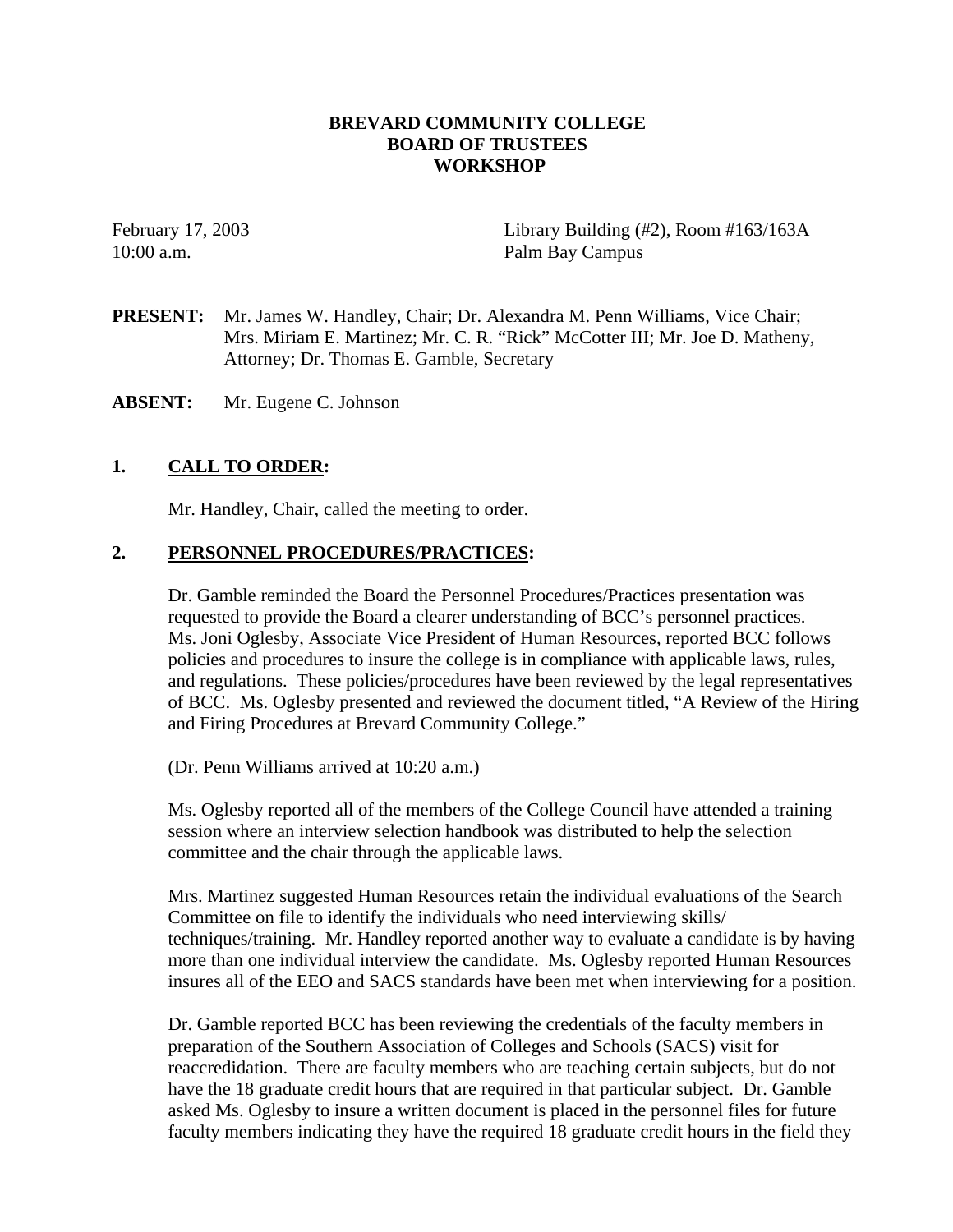Board of Trustees Workshop February 17, 2003 Page  $-2$  –

> are teaching. Dr. Gamble reported SACS will give BCC five months to correct the items listed as recommendations or suggestions.

Mr. Handley asked the process for terminating faculty members. Ms. Oglesby reported if a faculty member is on an annual contract, they have to be notified by April 1 whether or not their contract will be renewed. A reason does not need to be stated if a contract is not renewed. The process is different for faculty members on continuing contract. There are some continuing education requirements and other requirements that are in the agreement. If the faculty member does not fulfill these requirements, BCC can place the faculty member back on a one-year contract.

### **3. POLICY GOVERNANCE:**

Dr. Penn Williams reported the policy governance needs to be linked to the State policies, which have changed considerably. Mr. Matheny reviewed the changes in the State policies. He reported the biggest change in the law is the definition of the powers and duties of the president of the college. There are also changes in the law about the formula for funding the institution. Mr. Matheny reviewed areas mandated, which include that BCC should have an anti-hazing policy in place, responsibility for the academic improvement trust funds, and development of strategic plans specifying goals and objectives for recommendation to the State Board of Education.

Dr. Penn Williams reported the purpose of the meeting was for the Board to determine the format for the Board policies. She provided the Board members with a handout. Dr. Penn Williams proposed the classic Carver model for organizations. The four components include the ends, Board/Staff relations, executive limitations, and the governance process.

Dr. Penn Williams asked the Board for their approval to use the four headings to organize the policies and reported her opinion is that BCC keep the policies very high-level and pick up on the lower-level ends with procedures, unless Mr. Matheny says that the Board has to have it in a policy based on the State Board rules. She asked the Board to look at the table of contents under "ends policies," which contain eight sub-headings. Those sub-headings were determined by going through all of the samples she provided to the Board. Dr. Penn Williams chose the sub-headings that best suited BCC. They were mission, core values, clients, accessibility and equal opportunity, impact on students (goal achievement), impact on business, impact on community, and financial resources and accountability. She reported the bottom line, when it comes to end policies, is that the end policy determines not what the organization does, but what it is for. The end refers to the effect that the organization seeks to have on the world outside of itself. It describes the impact, the difference, the change, and the benefit of the outcome to be obtained in the lives of the consumers, which is the result. Under the mission statement, there would be an indentation with sub-policies of the mission. Dr. Gamble reported the mission statement is in the BCC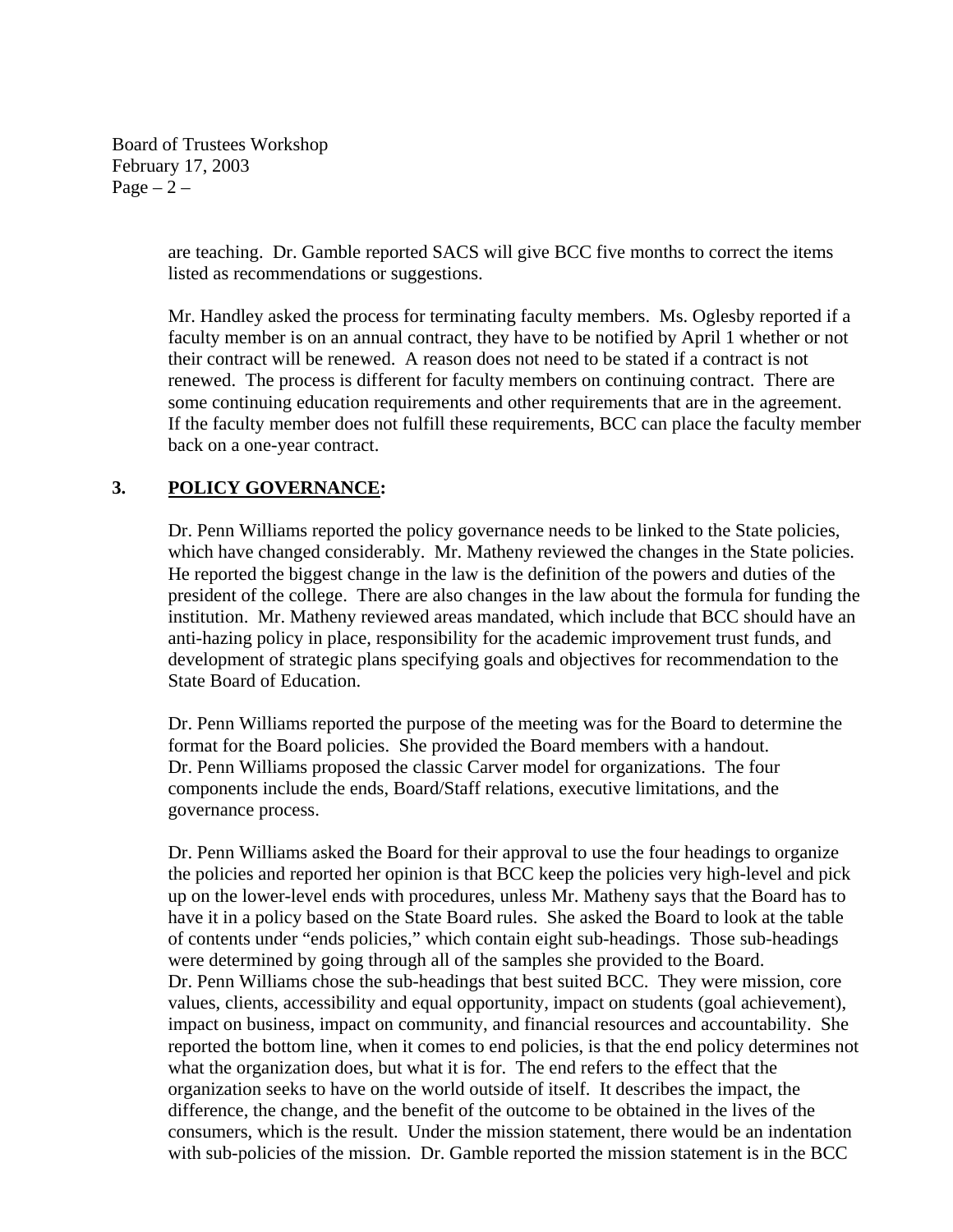Board of Trustees Workshop February 17, 2003 Page  $-3-$ 

> catalog, which includes the internal philosophy and intent. He reported it would fit well with what Dr. Penn Williams is suggesting. Dr. Penn Williams reported there can be a broad-end policy statement and, under that, can be a more-detailed mission statement. Mr. Handley asked if the Board would end up with the eight topics being policies of the Board. Dr. Penn Williams reported to the affirmative. She reported that depending on how comfortable the Board would be with a "big box," the Board could go smaller and get more detailed. Dr. Penn Williams reviewed some tips on Board policies. She reported the important thing is that the Board describes why BCC is in business, what the results of the business are going to be, who the customer is going to be, and are there any broad statements of cost. Dr. Penn Williams reported the Board ends policies should be brief, but should include all of the three ends components. It must be workable, clear, expansive, yet narrow enough to distinguish the organization.

Dr. Penn Williams made the suggestion that each Board member draft what they would think to be a good ends policy. The Board members were asked to send their suggestion to all of the other Board members. Dr. Penn Williams will attempt to combine all of the policies into one policy and will bring that to the next Board meeting. Dr. Gamble asked the Board to consider the possibility of working on the mission and core values because they are extremely closely related. He reported he would be inclined to do the core values because the mission has to reflect the core values.

Dr. Penn Williams asked each Board member to write a high-level ends policy, a mission policy that fits underneath it and a core philosophy policy.

Dr. Penn Williams thanked Ms. Terry Martin, Executive Assistant to the District President, for all of her help in the process.

(The workshop adjourned at 12:15 p.m.)

(The workshop reconvened at 1:00 p.m.)

### **4. VOLUNTEER INCENTIVE PROGRAM:**

Dr. Bert Purga, Palm Bay Campus President, reported on the Voluntary Incentive Program (VIP). He reported this is the third year BCC has had this program. The faculty program has not yet changed because any changes made to the faculty VIP must go through the negotiations process. Dr. Purga reviewed the requirements for the faculty VIP. He reported the current program allows faculty members to receive a VIP every other year. The recommended change is to allow the faculty member to receive an award each year and the opportunity to receive both awards in a given year. Another recommended change is to have the nominations made by the supervisor and co-worker, in addition to self-nomination. The Campus President must approve the nomination. He reported it is up to each Discipline Committee to decide whether or not the committee members are eligible.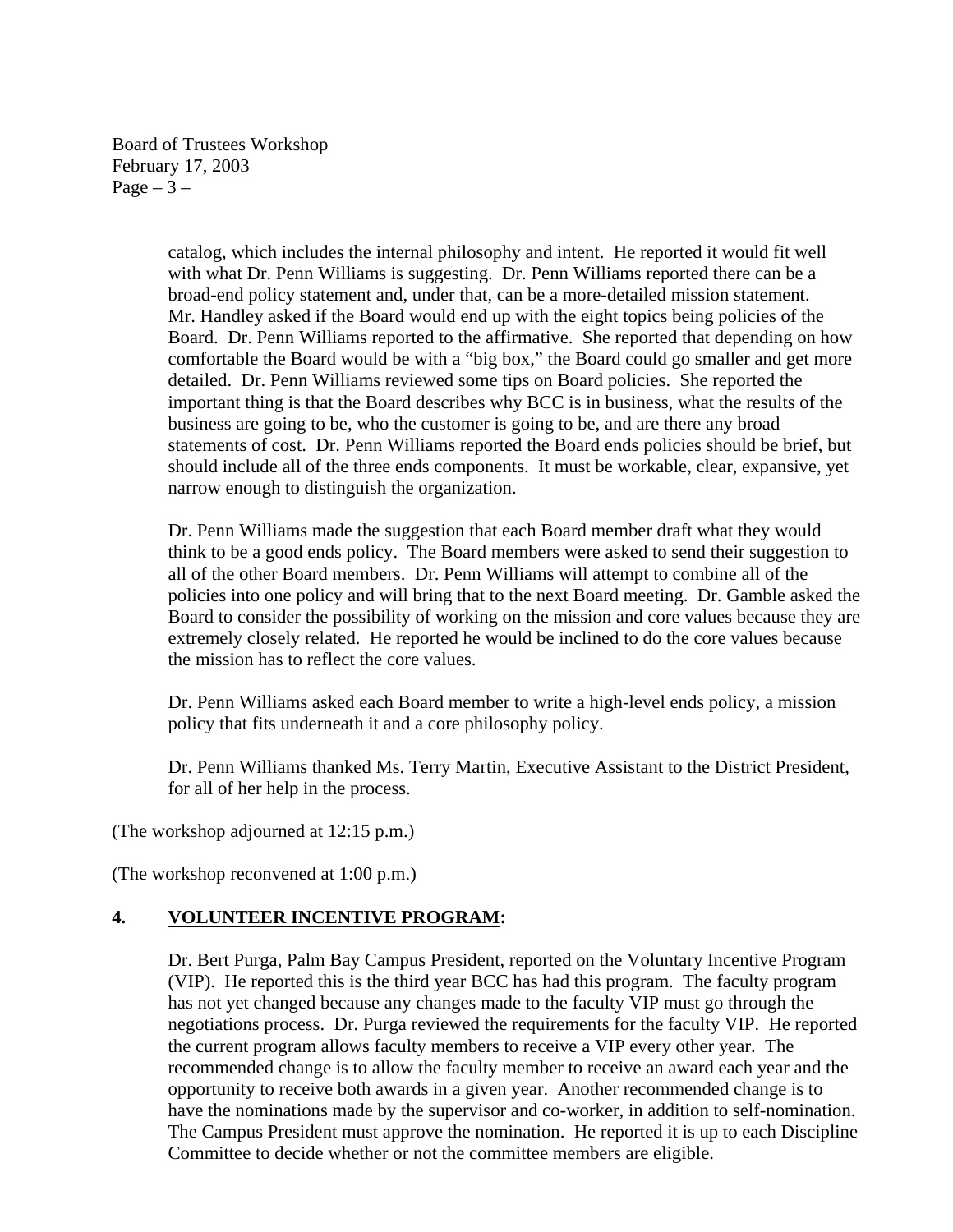Board of Trustees Workshop February 17, 2003 Page  $-4$  –

> Dr. Purga reported that if approved, this would go into effect one year from now after approved with the United Faculty of Florida (UFF) negotiations.

Dr. Purga reported on the staff Voluntary Incentive Program (VIP). The Committee has worked with the Human Resources office to realign the timing of the evaluations, so they will occur immediately after July 1, and be effective regarding the previous fiscal year. The Committee is recommending that there be a collegewide award for staff. In order to be eligible to receive a collegewide award, a person must have received a discipline award.

Mrs. Martinez reported the VIP does not need to be brought to the Board. This is to be used as a management tool. The Campus Presidents will need to sign off on this in order to make it work and it must be driven by the management.

Mr. Handley suggested BCC look at the adjuncts possibly being eligible for the VIP award. Dr Gamble reported an Adjunct Faculty Task Force has been established and will be submitted a list of recommendations to administration, which may include some type of salary incentive based on performance.

# **6. GOALS PROGRESS REPORT, 2ND QUARTER:**

Mr. Frank Billings, Special Assistant to the District President for Institutional Effectiveness and Strategic Management, reviewed the second quarter accomplishments report. He reported the accomplishments for this quarter were extraordinary. Each strategic manager owns his objectives and is responsible for completing them. Mr. Billings reported of the 77 objectives due this quarter, 48 were accomplished, 29 were not accomplished and 73 of the 77 were accomplished early. The total objectives accomplished this quarter were 121. Mr. Handley reported what he was envisioning when he looked at this report, was something that would be a higher-level look at whether BCC is meeting the nine goals, rather than looking at the details. The details are more important to BCC management than they are for the Board members. Dr. Penn Williams suggested looking at the goals when coming up with the ends policies. Mr. Billings reported at the end of each quarter, there is a final report that is issued that summarizes BCC's accomplishments. Mr. Handley reported it would be good for the Board members to see if they are on track on a quarterly basis.

Dr. Penn Williams suggested looking at the progress that has been made under each goal. Dr. Gamble reported BCC will be including the other components, mainly the AACC core metrics and also the K-20 strategic imperatives. Those are equally important as BCC's own sense of goals for the institution. Mr. Handley reported it was hard to see what goals and objectives have been met and which ones have not been met. Dr. Gamble suggested a summary of accomplishments be completed by quarter, along with a summary of shortfalls that would provide the Board with a clear status.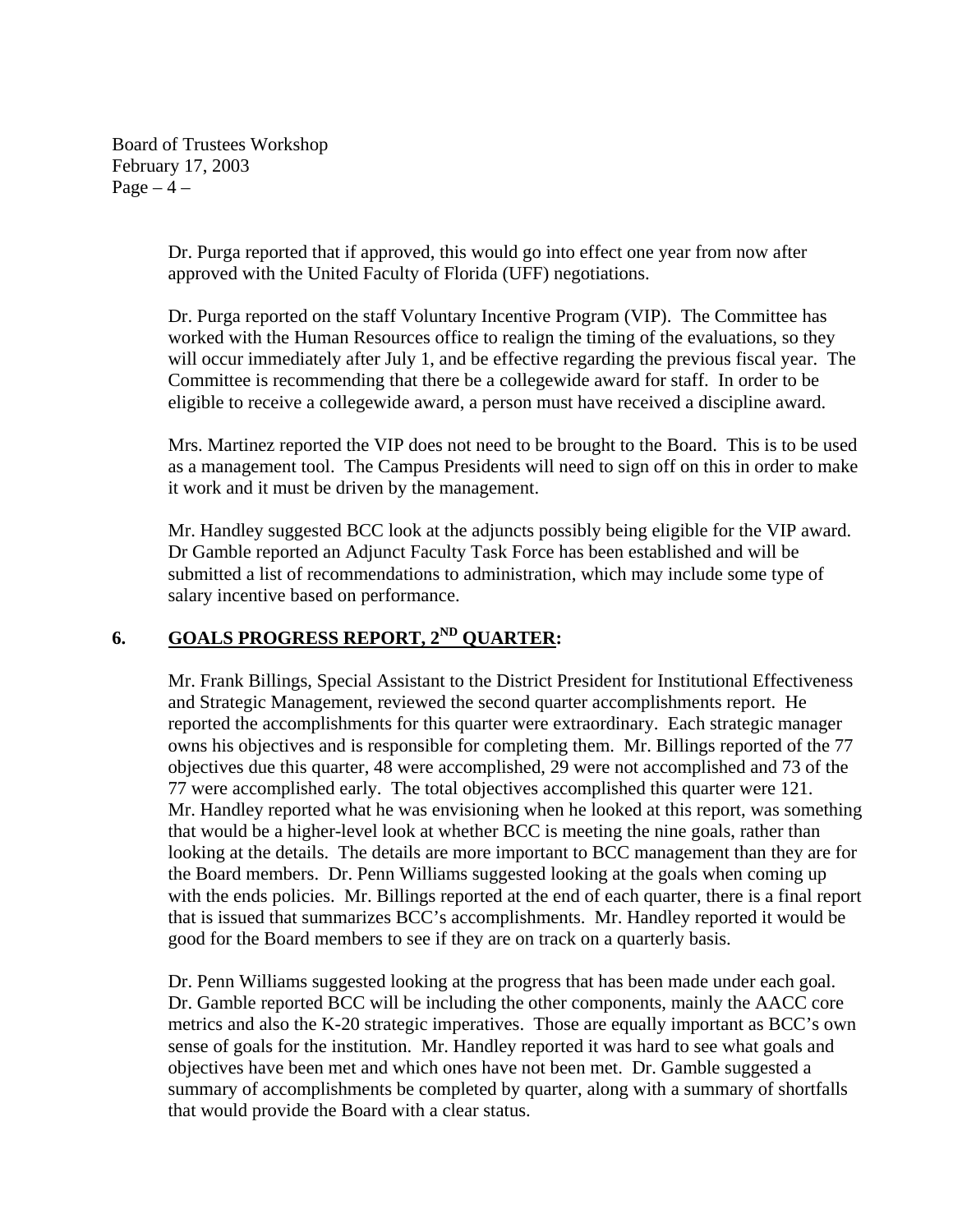Board of Trustees Workshop February 17, 2003 Page  $-5-$ 

> Mr. Billings reported the strategic plan, including the second quarter accomplishments, is now posted on BCC's web site. Dr. Gamble reported that the ends statements the Board is going to develop are going to be like the nine goals Mr. Billings presented. They are very broad statements that cover every aspect of what the college is supposed to be doing. Mr. Billings reported this is a steering document for the college and holds people accountable. The process is performance-based, and it is a valued chain in the sense that every single activity accomplished has some value and meaning in the overall process. The other component of this process allows a person to look at what they do, why they do it, do they need to do it, and can they do it better.

Mrs. Martinez suggested listing the significant objectives completed by the college along the lines of the particular goal. Dr. Gamble suggested a paragraph form in which BCC would start off with the goal. Under the goal, there would be significant accomplishments, major shortcomings, and the numbers reflecting that information. Mr. Billings suggested going back and doing summaries for the first two quarters. At the end of the fourth quarter, a final report should be given that very clearly identifies what BCC accomplished and did not accomplish. Dr. Penn Williams suggested if it was written in graph form, comparisons could be made from one year to another.

Mr. Billings reported on Dr. Denison's Institute for Business Training and Community Education (IBTCE). Dr. Gamble reported it is important to note, that with the IBTCE development, it is a real challenge to cover the dollar costs of the salaries and fringes of the staff. This is why the institute has to do so well in order to develop a totally self-supporting issue. The IBTCE has come up with many good ideas to help defray some of the costs.

# **7. COLLEGE GOALS' PROJECTION 2003-04, PRESENTATION OF ENVIRONMENTAL SCANS AND DISCUSSION:**

Mr. Billings reported the strategic plan should begin with a relatively good idea as to what the environment has to offer in terms of impacts. Mr. Billings reviewed the demographic profile, economic profile of the county, and also a brief profile of the college. He reported BCC is finding that its FTEs are directly related to unemployment. When unemployment increases, FTE increases. There was discussion regarding faculty and staff salaries and the cost of living. Mr. Billings also reviewed the BCC profile.

Mr. Handley recommended the Board schedule a workshop to continue discussion.

Mr. Billings reviewed the environmental scanning concept with the Board members. BCC tried to identify emerging trends and events that might impact the college. There was a list of approximately 300 items. The list was shared with the strategic managers. The list was refined to 183 trends, events, and emerging issues. Mr. Billings asked the Board to think in terms of putting all of the trends into a funnel. Those trends will be reduced to high probability and high impact areas for the college. From this list, the Board needs to address